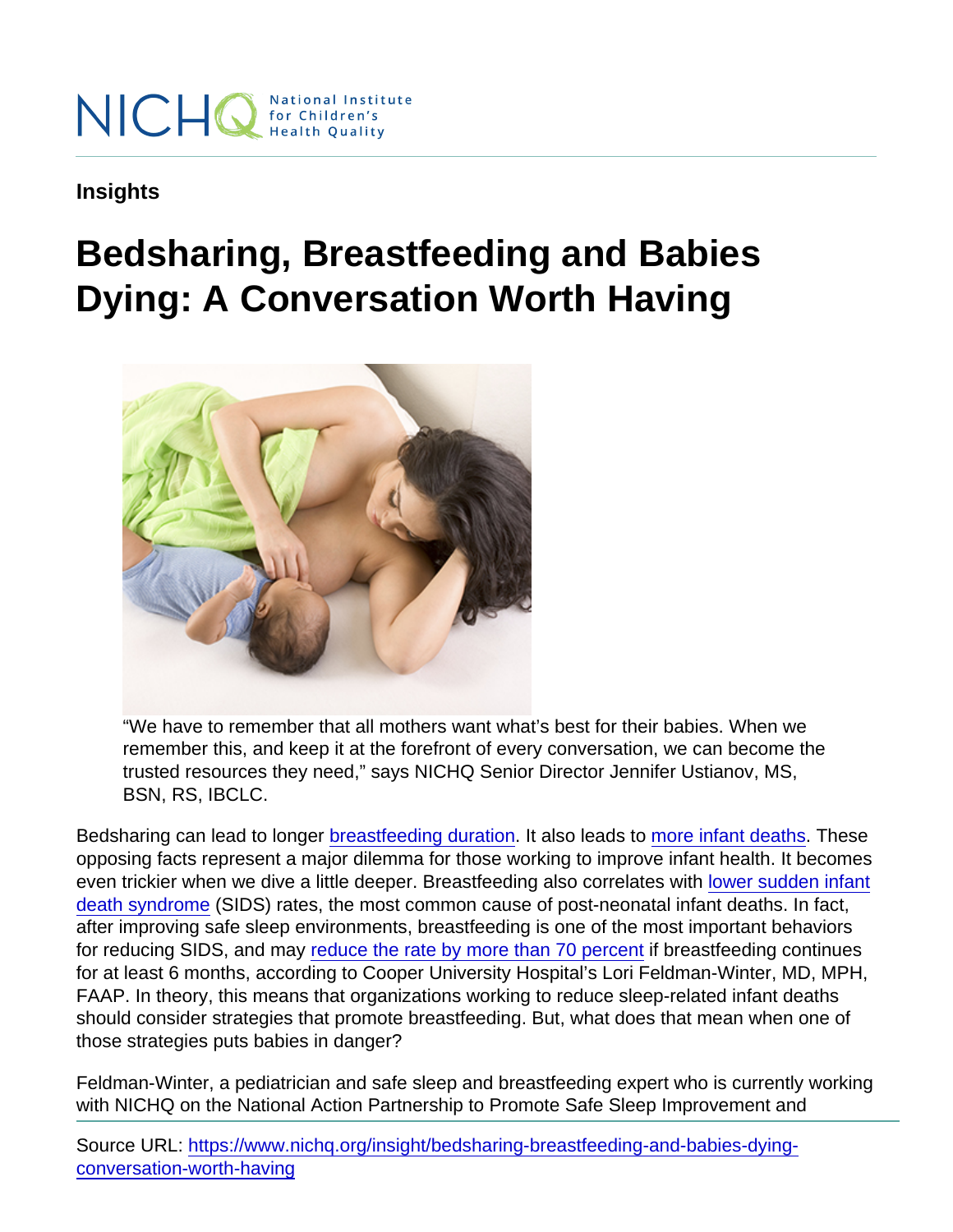Innovation Network [\(NAPPSS-IIN](https://www.nichq.org/nappss-iin)), which aims to make safe sleep and breastfeeding the national norm, has decades of experience grappling with these questions.

"Despite the benefits to breastfeeding, the fact remains that there is [a five times greater risk](http://bmjopen.bmj.com/content/3/5/e002299) for infant death when bedsharing, when the infant is less than 3 months of age," she notes. "This clear risk means we need to find ways to promote breastfeeding while ensuring it happens in a safe sleep environment."

It starts by developing meaningful conversations between healthcare providers and mothers. These conversations can help mothers and caregivers better understand the risks of bedsharing while reinforcing the advantages of breastfeeding.

Below, we've identified three opportunities for health professionals to put Feldman-Winter's advice into practice, and ultimately engage in conversations that can change infant health outcomes.

## Address Social Determinants

Having successful conversations happens when health professionals know their audience. Data from the [Pregnancy Risk Assessment Monitoring System,](https://www.cdc.gov/prams/index.htm) shows that, as of 2015, African-Americans, Asian and Pacific Islanders, and American Indian and Alaskan Natives are at the highest risk for bedsharing. Similarly, 77 percent of teen mothers, an overwhelming majority, have shared a bed with their baby.

Interested in learning more about what's been done to improve safe sleep practices across the country? In [a recent article](https://www.nichq.org/insight/ignoring-safe-sleep-progress-risks-increasing-safe-sleep-deaths), we offer insight on the progress that's been made and what's being done to leverage those successes. Or, [attend a free webinar,](https://www.nichq.org/safe-sleep-webinar) led by Founder of the Global Infant Safe Sleep Center, Stacy Scott, PhD, MPA, where she'll share and model tactics for engaging in conversations that can reach all caregivers.

"Understanding who is at risk helps us target our conversations and frame them to be successful," says Feldman-Winter. "We need to consider why they are more likely to bedshare and consider their perspective. Is it because they are less likely to have received safe-sleep education? Is there something unique to their situation, such as a cultural preference, that might make them inclined to bedshare? How might these preferences relate to their breastfeeding habits? Answering these questions will help us adopt an approach that's more likely to resonate."

## Leverage Counseling Strategies

For conversations to be successful, they need to be judgement-free. There are several techniques that can encourage open dialogue. One technique Feldman-Winter promotes is motivational interviewing. Here, the nurse or doctor asks an open-ended question such as, what do you like about bedsharing? Or, why do you choose to bedshare? By proactively avoiding yes or no answers, health professionals can better understand mothers' motivations and provide solutions that work for their family.

Another approach is L.O.V.E. With this technique, providers "Listen" to what the families are saying, ask those "Open-ended" questions, "Validate" their feelings and provide targeted "Education" that addresses families' concerns.